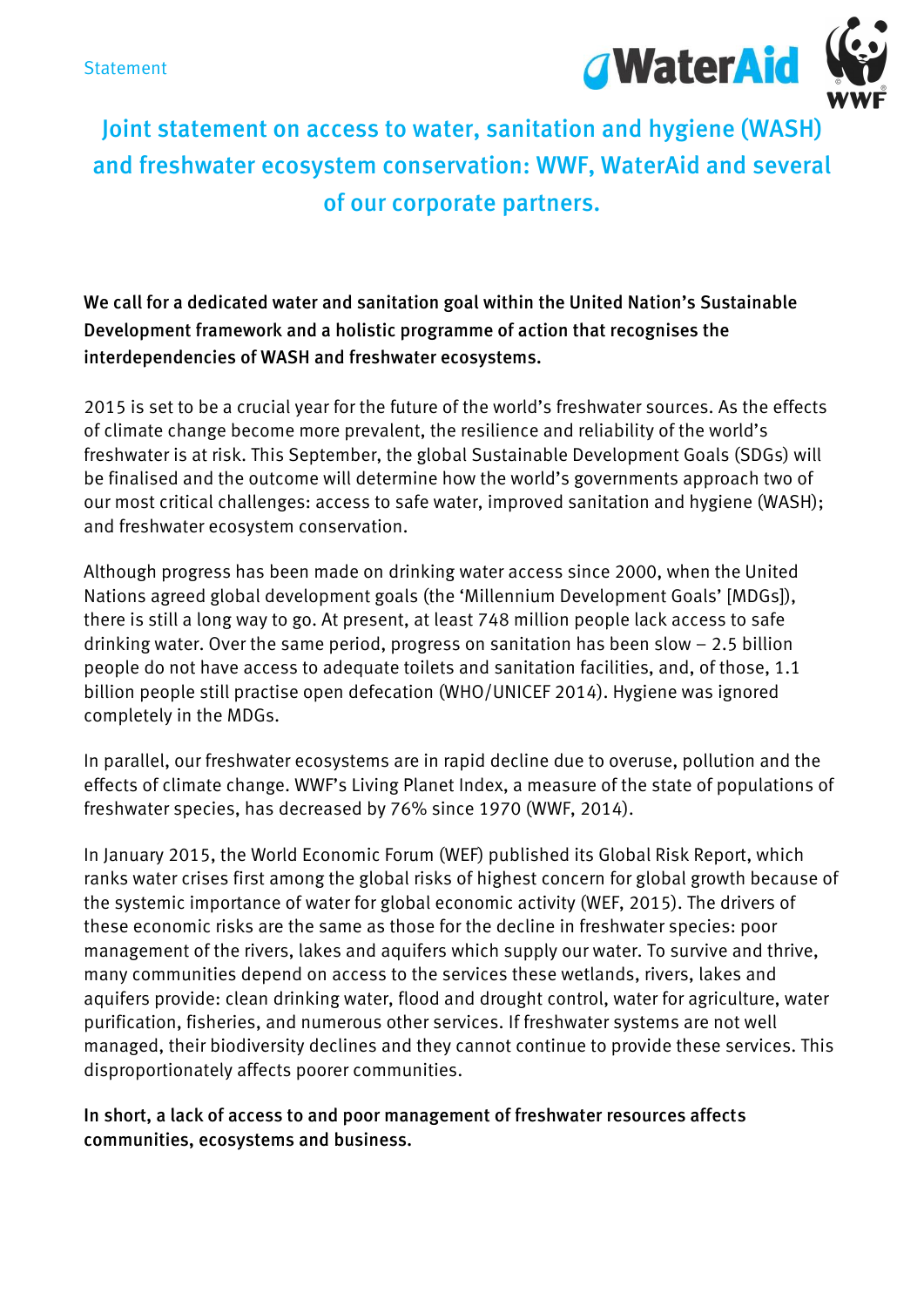

WASH development efforts and freshwater conservation reinforce each other and depend on each other to succeed**.** Well planned sanitation programmes ensure wastewater is treated and disposed of properly, which protects freshwater and coastal ecosystems downstream, as well as safeguarding the local communities' health. Freshwater conservation measures ensure a continued supply of good quality water that communities can access.

Prioritising the integration of WASH and freshwater conservation addresses serious threats to the vitality of global communities and our shared prosperity. Without WASH services communities are subject to devastating health impacts, such as increased diarrhoeal diseases that claim the lives of 1,400 children every day. Nearly one fifth of the world's population – about 1.2 billion people – are currently residing in regions where water is now physically scarce, which will rise to two thirds of the world's population by 2025 (Food and Agriculture Organization, 2007). We need to ensure that water withdrawals are sustainable, to maintain water supply for people whilst protecting our freshwater ecosystems.

As the UN finalises goals and targets for the global SDGs, we call for UN member states to ensure that these issues are addressed by the inclusion of a dedicated water and sanitation goal. We call on member states to ensure ambitious targets for universal access to WASH and conservation of freshwater ecosystems are explicitly represented in the final framework. Furthermore, we call on member states to commit to a holistic programme of action on water and sanitation, and to recognise the interdependencies between the proposed targets of the Open Working Group. Without this, we risk undermining any chance to make progress throughout the rest of the framework.